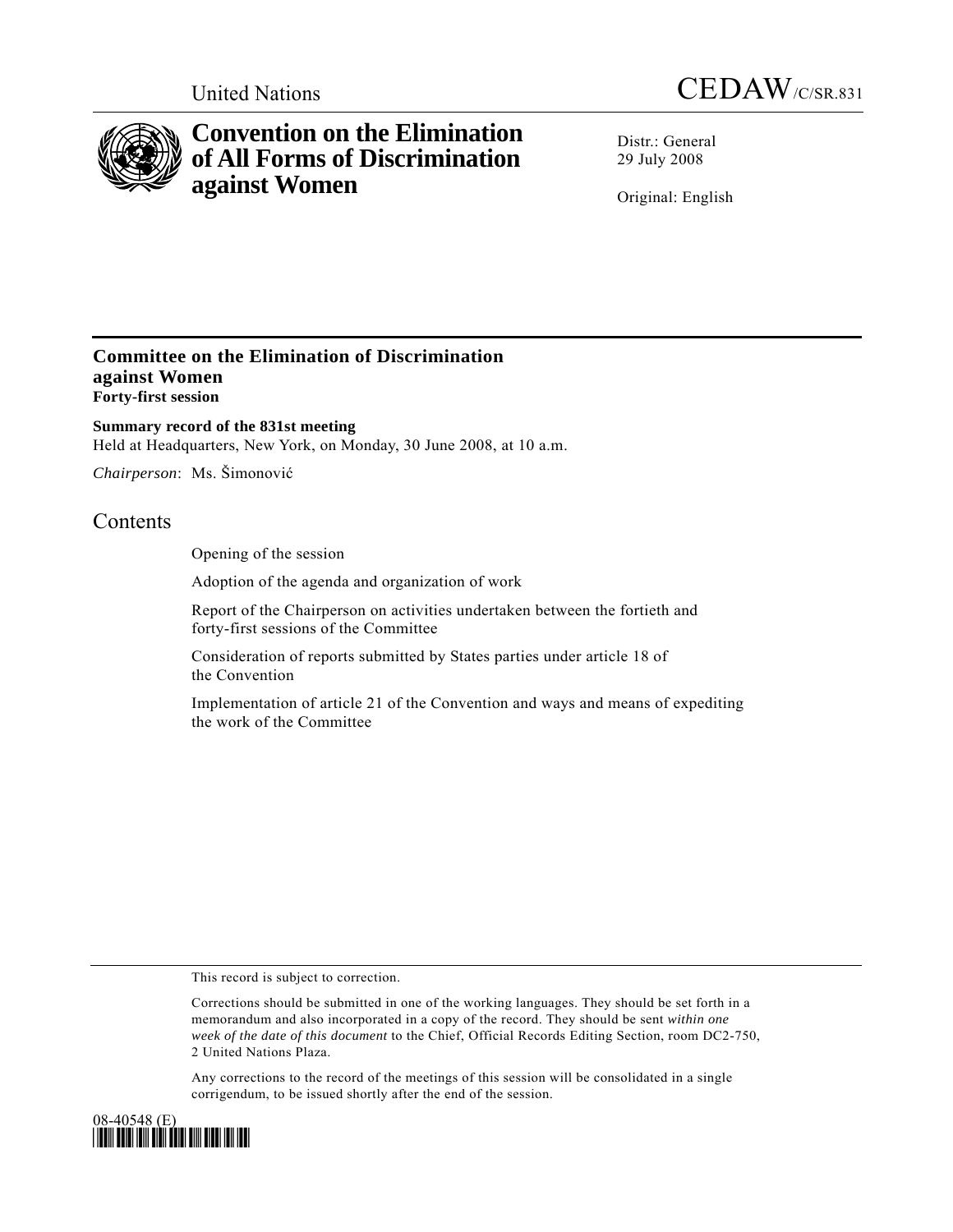*The meeting was called to order at 10.15 a.m.*

#### **Opening of the session**

1. **The Chairperson** declared open the forty-first session of the Committee.

2. **Mr. Mbaidjol** (Office of the United Nations High Commissioner for Human Rights) said that the session was taking place at the same time as the substantive session of the Economic and Social Council, whose work would be of interest to the Committee. The sixtieth anniversary of the Universal Declaration of Human Rights would be celebrated on 10 December 2008, in a campaign that engaged the entire United Nations system. Together with local partners, United Nations agencies were advocating specific areas of human rights that were most pertinent to their work. The website of the Office of the United Nations High Commissioner for Human Rights (OHCHR) provided updated information on cultural initiatives, public discussions and the many other unfolding activities that would mark the forthcoming anniversary, and the Committee might wish to consider ways of contributing to that observance during the session.

3. On 3 May 2008, the Convention on the Rights of Persons with Disabilities had entered into force and the Secretary-General would convene the first Conference of States Parties at the end of October 2008. The new Convention contained numerous references to the rights of women with disabilities, in particular in relation to violence.

4. On 18 June 2008, the Human Rights Council had adopted the Optional Protocol to the International Covenant on Economic, Social and Cultural Rights. The Protocol, which was expected to be approved by the General Assembly in December, invested the Committee on Economic, Social and Cultural Rights with competence to receive and consider petitions and conduct inquiries into alleged violations of the Convention's terms.

5. The creation of a new treaty body and the investing of an existing treaty body with new competence illustrated once more the need for continuing harmonization of the treaty body system. The recently concluded inter-committee meeting and meeting of chairpersons of the human rights treaty bodies had highlighted areas requiring harmonization.

6. The first and second sessions of the Universal Periodic Review Working Group of the Human Rights Council had reviewed the national reports of 32 countries, which were then adopted at the eighth session of the Council. OHCHR had prepared compilations of United Nations information and stakeholders' summaries which were of particular relevance to the work of treaty bodies as they included treaty body concluding observations and other outcomes of relevance to the State concerned. Two of the countries that had been considered by the Universal Periodic Review Working Group, Finland and the United Kingdom, would be before the Committee at the current session.

7. The Council's most recent special session had been on the negative impact of the world food crisis on the realization of the rights to food for all. It had also held two panel discussions on the human rights of women focusing on violence against women and maternal mortality. OHCHR was committed to ensuring that the Convention on the Elimination of All Forms of Discrimination against Women and the Optional Protocol achieved universal ratification and to supporting the work of the Committee.

8. **Ms. Mayanja** (Special Adviser on Gender Issues and Advancement of Women) said that the General Assembly had recently convened two informal consultations on the gender dimensions of system-wide coherence, and gender had been suggested for inclusion among the priority areas to be addressed during the forthcoming session of the General Assembly. Member States had made major advances in achieving gender equality through legislation, national gender equality policies, strategies and action plans, but despite those advances, gender inequality existed in differing degrees in all societies around the world. The combined effects of poverty, discrimination, violence and lack of opportunity affected women's economic standing, social well-being and prospects for political participation. The majority of the world's poorest were women; in armed conflict, women were increasingly the target of hostile action by warring factions and domestic violence against women and girls was on the rise in developed and developing countries alike. Women were still deprived of their economic rights and opportunities, and maternal mortality remained unacceptably high in many places. Women also lagged behind men in decision-making. Thus, a large gap remained between Member States' commitments to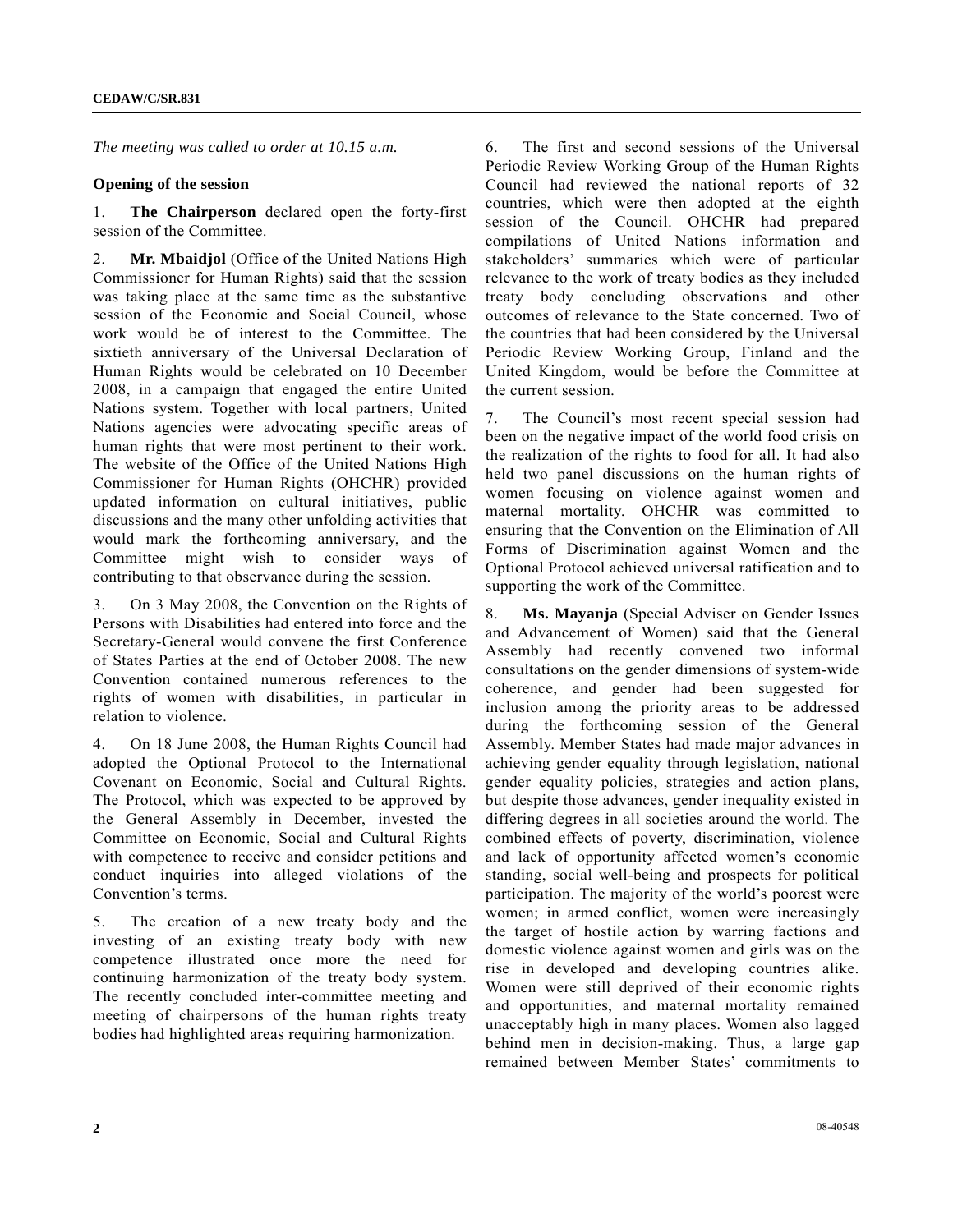women and reality at the country level. Action was therefore needed to strengthen the United Nations system to better support Member States in discharging their commitments to the world's women.

9. A Note on the United Nations system support to Member States on gender equality and women's empowerment had been submitted by the Deputy Secretary-General to the President of the General Assembly. It provided a candid analysis of the situation that Member States needed to address and stressed that gender equality was essential to the achievement of peace, human rights and the internationally agreed development goals, including the Millennium Development Goals. The long-standing mandate to promote gender equality had been only partly implemented. Member States increasingly called on the United Nations system for assistance in implementing their programmes on gender equality and women's empowerment, yet it did not have the capacity to respond effectively to their needs.

10. While United Nations entities increasingly worked together on gender equality programmes and took steps to improve inter-agency coordination, the overall effectiveness and coherence of its actions remained limited. The lack of feedback between normative and operational work and clarity regarding the division of labour among the various entities often led to duplication of efforts and neglected priorities.

11. The Co-Chairs of the system-wide coherence discussions had sensed a strong desire across the broad membership to address effectively the manifest weaknesses of the United Nations system in the area of gender equality and women's empowerment as well as a broad-based momentum to move forward in the direction of strengthening the gender equality work. The Co-Chairs had requested the Secretary-General to prepare a paper which would focus on institutional aspects to present possible options for strengthening the system's performance in that area along with an assessment of each option and its implications. Preparations were under way to engage a consultant working closely with the Working Group to prepare the options note.

12. The need to strengthen the United Nations gender equality work was universally acknowledged by both Member States and the United Nations system. The world was faced with the new challenges of climate change, food crisis, water supply shortages, new

epidemics and other challenges with genderdifferentiated impact. The world was learning that if women were marginalized, the world would lose at least half its creative and productive capacity to meet those emerging challenges.

13. She invited the Committee to reflect on how it could strengthen its work and enhance its support to Member States in order to contribute to the United Nations overall coherence and effectiveness as an Organization that was ready for current and future challenges.

14. **Ms. Hannan** (Director of the Division for the Advancement of Women) said that after servicing the thirty-ninth session of the Committee, the Division for the Advancement of Women had invested considerable time and effort in managing a smooth transfer of the servicing to colleagues in the Office of the High Commissioner for Human Rights, ensuring that complete records were handed over and that the Office had at its disposal comprehensive information about work processes and the status in all work areas, including a detailed procedural manual. Four Professional and one General Service posts had been moved from the Division to OHCHR. The Division had also provided assistance during the session in January 2008.

15. As part of its technical cooperation efforts, the Division was supporting countries emerging from conflict in their implementation of the Convention. It continued to provide capacity-building support to the Government of Liberia for the promotion of gender equality and the preparation of its report under the Convention. Three workshops had been convened in 2007 for staff of the national machinery for the advancement of women, several line ministries and other Government agencies. A report writers' workshop in May 2008 had been attended by almost 30 Government representatives with responsibility for drafting sections of the report. There were plans for a validation workshop on the draft report and the Government intended to submit its report to the Committee in September 2008.

16. The Division had also assisted Haiti in the preparation of its report and had conducted a high-level consultation mission to Haiti in April 2007. A validation workshop on the draft report had been held and the State party had submitted its report in May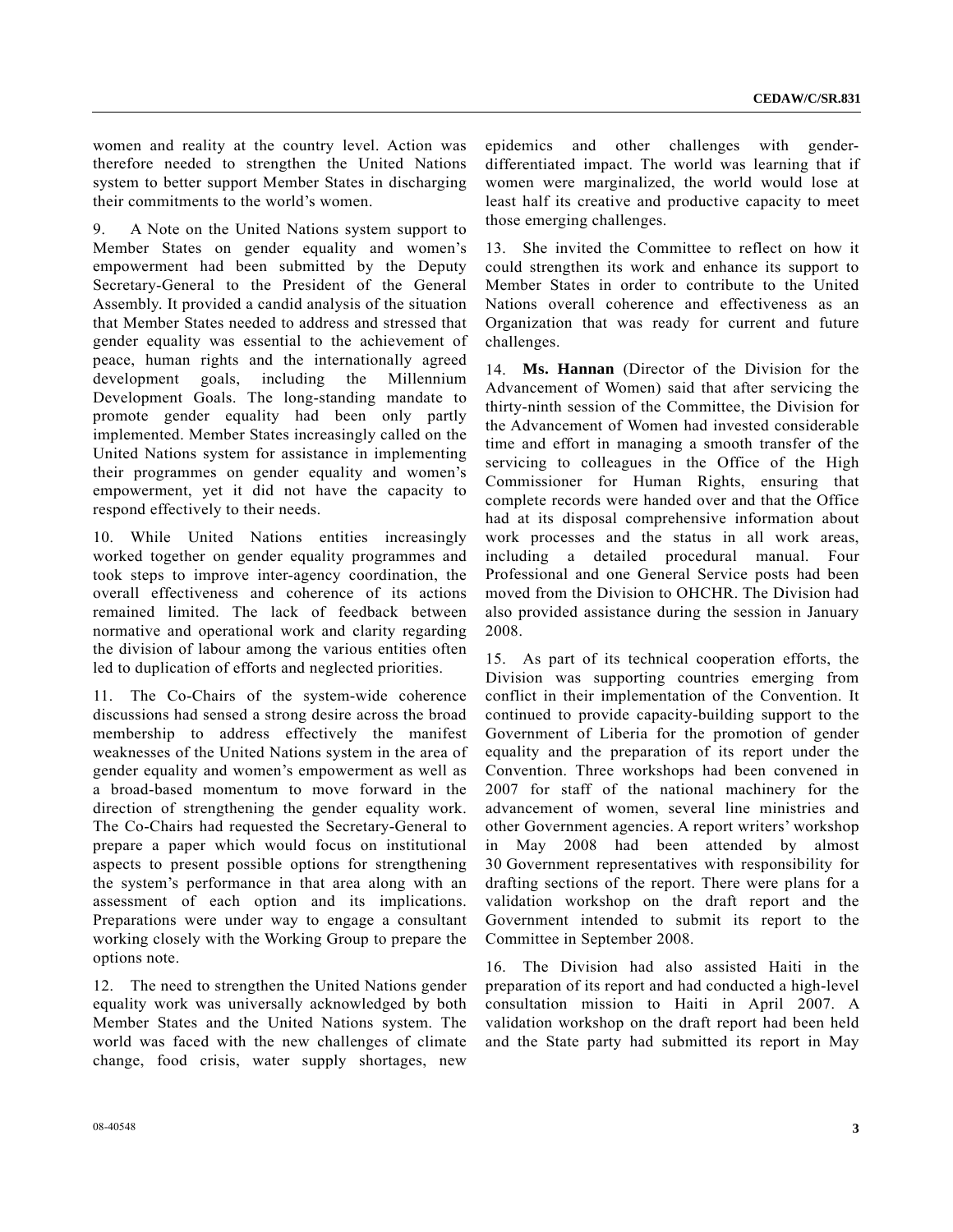2008. The Division hoped in particular to assist those States parties with long-overdue reporting obligations.

17. The issue of violence against women was receiving priority attention from Governments, civil society and other stakeholders. On the opening day of the fifty-second session of the Commission on the Status of Women, the Secretary-General of the United Nations had launched his system-wide multi-year campaign to eliminate violence against women and girls through 2015, coinciding with the target date for the Millennium Development Goals. The Division continued to contribute to the work of the United Nations system on violence against women, including through the development of a coordinated database on the subject. It was also working on indicators, and an expert group convened in October 2007 had proposed a set of prevalence indicators to measure violence against women. The Statistics Commission had created a group of Friends of the Chair to conduct an in-depth technical review of the proposed indicators.

18. A more recent expert group meeting had discussed good practices in legislation on violence against women, in collaboration with the United Nations Office on Drugs and Crime. Experts from around the world had developed guidelines and a model framework for legislation on violence against women. The report of the meeting would be finalized in the summer.

19. The priority theme of the fifty-second session of the Commission on the Status of Women had been "Financing for gender equality and empowerment of women". The Commission had organized a high-level round table for ministers and other high-level representatives. Two high-level experts had initiated the discussion and experiences on policy initiatives had been shared by two expert panels. The agreed conclusions from the fifty-first and fifty-second sessions would be made available in brochure form during the present session of the Committee.

20. The priority theme for the fifty-third session of the Commission in 2009 would be "The equal sharing of responsibilities between women and men, including caregiving in the context of HIV/AIDS". An online discussion on that theme would be held from 7 July to 1 August and experts from the Committee were encouraged to participate. She also hoped that a member of the Committee would attend an expert group meeting on that theme in September.

21. **Ms. Alberdi** (United Nations Development Fund for Women (UNIFEM)) said that the Committee's work was a central source of guidance for the efforts made by the United Nations Development Fund for Women (UNIFEM) to achieve gender equality and empower women. The Committee was continuing to develop its jurisprudence and would soon be issuing general recommendations on article 2 and on the rights of women migrant workers. The Convention had been ratified by nearly all Member States and its Optional Protocol was being increasingly applied. Moreover, there had been an improvement in government compliance with reporting obligations and a growing number of countries had adopted national plans of action to implement the Committee's concluding observations. Throughout the world, UNIFEM had long contributed to the aims of the Committee, in particular by supporting legal and policy reforms and helping national partners to incorporate the principles of the Convention into national budgeting processes and development strategies.

22. The success of the Committee was part of a broader trend towards gender equality, reflected in achievements within the United Nations system, particularly the Commission on the Status of Women, which at its 2008 session had reached groundbreaking conclusions on financing for gender equality and women's empowerment. Another high point had been the adoption by the Security Council on 19 June 2008 of resolution 1820 (2008) which built on its resolution 1325 (2000) in clarifying responsibilities for the protection of women against systematic violence and linked sexual violence more explicitly than ever before to the maintenance of international peace and security. It recognized the political and military use of systematic rape, urged sanctions for perpetrators and called on parties to armed conflict to step up their efforts to protect women and girls from targeted attack. Policy was thus being aligned with international law, as reflected in the Rome Statute of the International Criminal Court, and with the evolving jurisprudence of the ad hoc war crime tribunals. The resolution also reaffirmed States' obligations under international humanitarian law and international human rights law, and specifically under the Convention.

23. Progress towards gender equality hinged on respect for women's human rights, which was increasingly being achieved through the determined action of Governments, civil society organizations and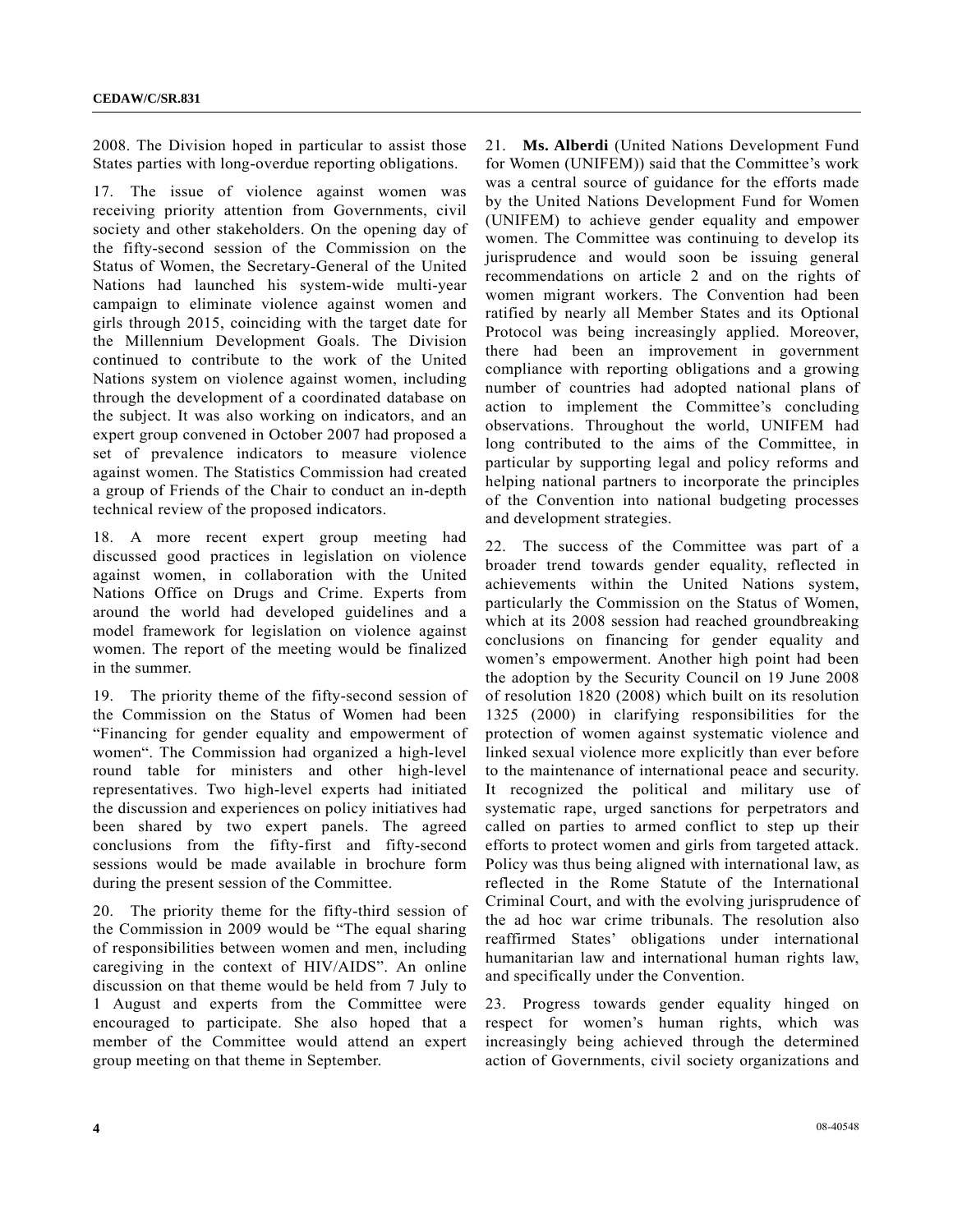individual experts, notably among the Committee's members. The Committee was a beacon of hope for women around the world and would continue to receive the full support of UNIFEM.

#### **Adoption of the agenda and organization of work**  (CEDAW/C/2008/II/1)

24. **The Chairperson** drew attention to document CEDAW/C/2008/II/1 and said she took it that the Committee wished to adopt the proposed provisional agenda and organization of work, subject to any necessary adjustments.

25. *It was so decided*.

#### **Report of the Chairperson on activities undertaken between the fortieth and forty-first sessions of the Committee**

26. **The Chairperson** echoed the comments on Security Council resolution 1820, which requested the Secretary-General to submit a report on its implementation by 30 June 2009 and reaffirmed the obligations of States parties to the Convention and its Optional Protocol, particularly in regard to the eradication of sexual violence.

27. Since the fortieth session, she had participated on behalf of the Committee in the fifty-second session of the Commission on the Status of Women. On that occasion, she had highlighted the major outcomes of the Committee's previous three sessions and noted that a number of States Parties had withdrawn or expressed their intention of withdrawing their reservations to the Convention, which clearly pointed to changing attitudes towards it and a growing acceptance of the principle of the equality of women and men as a universal human rights principle.

28. In a panel on financing gender equality and the empowerment of women held during that session, she had stressed the Committee's view that implementation of the Convention required adequate financing, as did national machinery and action plans for the advancement of women. She drew the Committee's attention to the conclusions of the Commission, which had invited the Committee to continue to give due consideration to that topic in its work.

29. On 4 April 2008, she had participated in her personal capacity in a panel organized by the Office of the High Commissioner for Human Rights on laws that

discriminated against women, where she had drawn attention to the Committee's views on the establishment of a special rapporteur of the Commission on such laws. She had indicated that the Committee's follow-up capacity had increased thanks to its efforts to reduce its backlog but that, because of continuing discrimination, it would consider developing a follow-up procedure.

30. In May 2008, she had taken part in an expert meeting on good practices in legislation on violence against women, organized by the Division for the Advancement of Women, as a follow-up to the Secretary-General's study on violence against women and General Assembly resolution 61/143. At that meeting, she had presented a paper on the Committee's concluding observations in respect of violence against women, which were key contributions to efforts to eradicate it. She had also attended the seventh intercommittee meeting and the meeting of chairpersons of human rights treaty bodies, both of which had confirmed the relevance of the Committee's proposal for a harmonized treaty bodies system.

31. Lastly, she emphasized that the ongoing commemoration of the sixtieth anniversary of the Universal Declaration of Human Rights was an excellent opportunity to highlight the importance of the Committee's contribution to its implementation through its work to promote equality between men and women. The way forward lay in full and effective implementation of the Convention, as a key part of the human rights treaties that served to translate the Declaration into legally binding norms. She invited the Committee to reflect on ways of highlighting the importance of that normative framework during the celebration.

### **Consideration of reports submitted by States parties under article 18 of the Convention: report of the pre-session working group**  (CEDAW/PSWG/2008/I/CRP.1)

32. **Ms. Shin**, speaking as Chairperson of the pre-session working group for the forty-first session, said that the working group had prepared lists of issues and questions with respect to the reports of the eight States parties to be considered, on the basis of all the relevant material and with input from country rapporteurs and NGOs. It had paid special attention to the States parties' follow-up to the Committee's